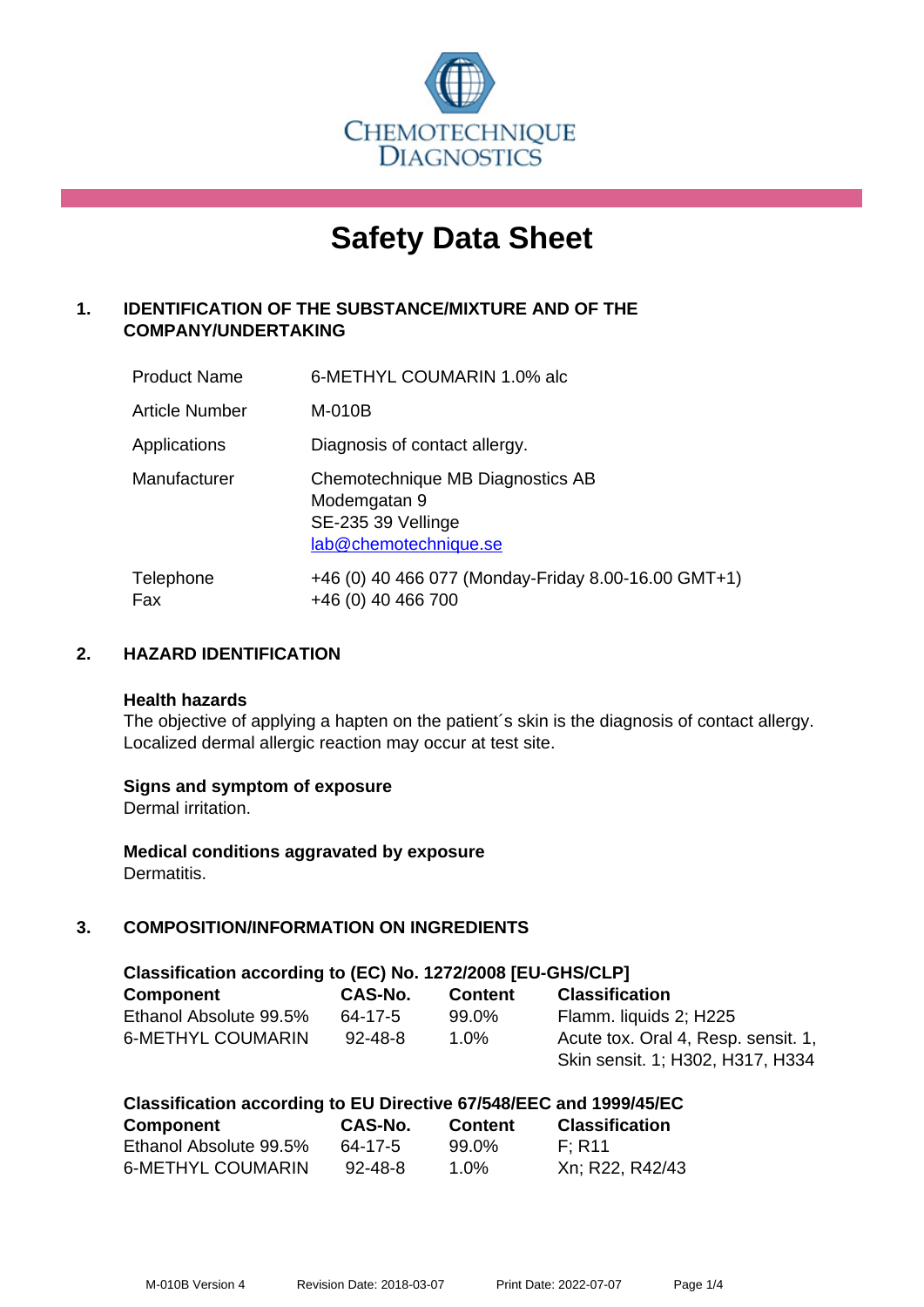## **4. FIRST AID MEASURES**

**Emergency and first aid procedures** Obtain medical attention.

## **5. FIRE-FIGHTING MEASURES\***

#### **Suitable extinguish media**

Water spray, foam, dry powder or CO2 powder

#### **Fire- and explosion risks**

Very flammable. Vapors can form explosive mixtures with air. The vapors are heavier than air and can spread along the ground.

#### **Fire extinguishing methods**

Containers in the vicinity of the fire should be moved or cooled down with water. Wear selfcontained respiratory protected device and fully protected suit at fire-fighting.

\*Data is shown for Ethanol Absolute only

# **6. ACCIDENTAL RELEASES MEASURES**

**Steps to be taken if material is released or spilled** Contain and place in a closed container.

# **7. HANDLING AND STORAGE**

**Precautions to be taken in handling and storage** Store dark at 5-8 C. Avoid extended exposure to light. Store in a well-sealed container. FOR EXTERNAL USE ONLY.

#### **8. EXPOSURE CONTROLS/PERSONAL PROTECTION**

**Respiratory protection** Not required.

**Ventilation** Local exhaust.

**Protective gloves** Disposal gloves.

**Eye protection** Not required with normal use.

#### **Work/Hygienic practices**

Wash hands after each use.

#### **9. PHYSICAL AND CHEMICAL PROPERTIES**

Odour **Fragrance** 

Appearance Transparent, Colorless Liquid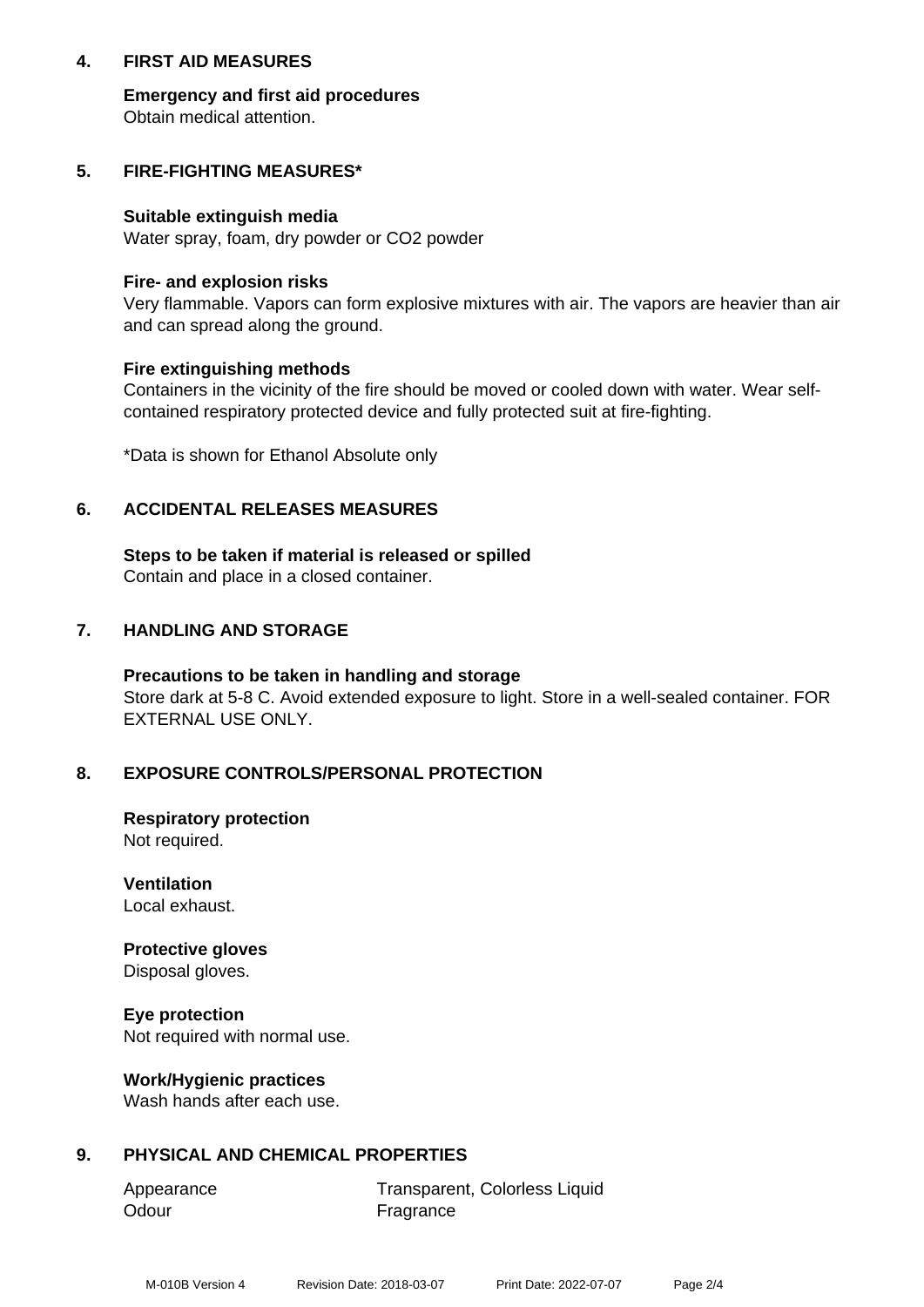| Relative density* | $0.79$ g/cm <sup>3</sup> |
|-------------------|--------------------------|
| Boiling point*    | $78.5^{\circ}$ C         |
| Flash point*      | $>12^{\circ}$ C          |
| Explosion limit*  | $3.5 - 15$ (vol-%)       |
| Vapour pressure*  | 5.9 kPa                  |

\*Data is shown for Ethanol Absolute only

# **10. STABILITY AND REACTIVITY**

## **Incompability**

May react with strong oxidizing agents.

# **Stability**

Stable at recommended storage conditions.

#### **Hazardous byproducts**

Combustion may generate CO, CO2 and other oxides.

**Hazardous polymerization**

Will not occur.

# **11. TOXICOLOGICAL INFORMATION**

No data available.

# **12. ECOLOGICAL INFORMATION**

No data available.

#### **13. DISPOSAL CONSIDERATIONS**

#### **Waste disposal method**

Comply with federal, state/provincial and local regulation.

# **14. TRANSPORT INFORMATION**

Not dangerous goods.

# **15. REGULATORY INFORMATION**

The classification is according to the latest editions of the EU lists, and extended by company and literature data.

## **16. OTHER INFORMATION**

#### **Text of H-statements and R-phrases mentioned in Section 3**

| Acute tox. Oral 4 |                           | Acute toxicity, Oral (Category 4)      |          |
|-------------------|---------------------------|----------------------------------------|----------|
| Flamm. liquids 2  |                           | Flammable liquids (Category 2)         |          |
| Resp. sensit. 1   |                           | Respiratory sensitization (Category 1) |          |
| Skin sensit. 1    |                           | Skin sensitization (Category 1)        |          |
| M-010B Version 4  | Revision Date: 2018-03-07 | Print Date: 2022-07-07                 | Page 3/4 |